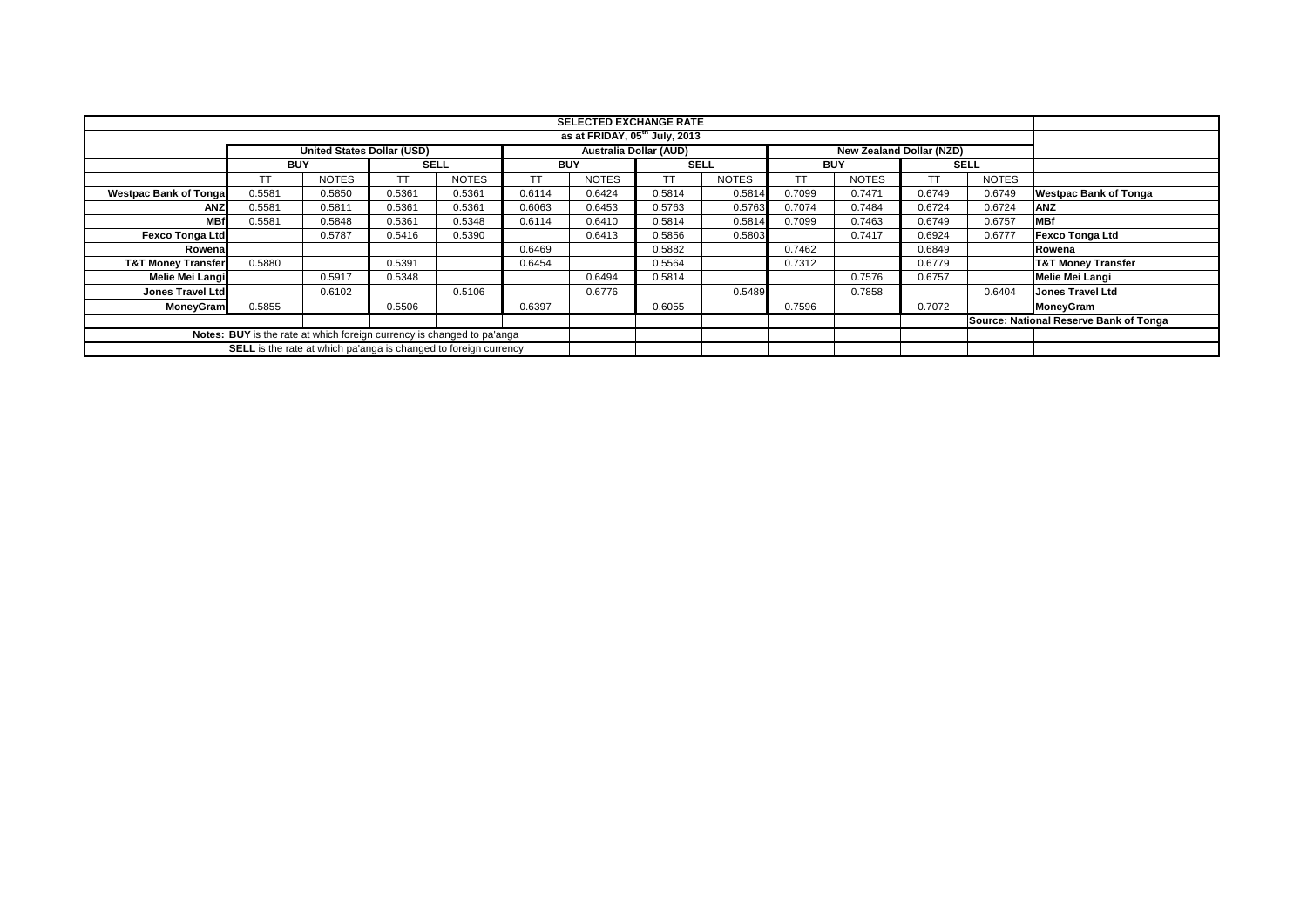|                               | <b>SELECTED EXCHANGE RATE</b>                                           |                                   |             |              |            |                                           |             |              |            |              |                                 |              |                                        |
|-------------------------------|-------------------------------------------------------------------------|-----------------------------------|-------------|--------------|------------|-------------------------------------------|-------------|--------------|------------|--------------|---------------------------------|--------------|----------------------------------------|
|                               |                                                                         |                                   |             |              |            | as at FRIDAY, $12^{\text{th}}$ July, 2013 |             |              |            |              |                                 |              |                                        |
|                               |                                                                         |                                   |             |              |            |                                           |             |              |            |              |                                 |              |                                        |
|                               |                                                                         | <b>United States Dollar (USD)</b> |             |              |            | <b>Australia Dollar (AUD)</b>             |             |              |            |              | <b>New Zealand Dollar (NZD)</b> |              |                                        |
|                               | <b>BUY</b>                                                              |                                   | <b>SELL</b> |              | <b>BUY</b> |                                           | <b>SELL</b> |              | <b>BUY</b> |              |                                 | <b>SELL</b>  |                                        |
|                               | <b>TT</b>                                                               | <b>NOTES</b>                      |             | <b>NOTES</b> | <b>TT</b>  | <b>NOTES</b>                              | <b>TT</b>   | <b>NOTES</b> | TТ         | <b>NOTES</b> | ТT                              | <b>NOTES</b> |                                        |
| <b>Westpac Bank of Tongal</b> | 0.5572                                                                  | 0.5841                            | 0.5352      | 0.5352       | 0.6080     | 0.6390                                    | 0.5780      | 0.5780       | 0.7082     | 0.7454       | 0.6732                          | 0.6732       | <b>Westpac Bank of Tonga</b>           |
| ANZ                           | 0.5572                                                                  | 0.5802                            | 0.5352      | 0.5352       | 0.6042     | 0.6432                                    | 0.5742      | 0.5742       | 0.7066     | 0.7476       | 0.6716                          | 0.6716       | <b>JANZ</b>                            |
| <b>MBf</b>                    | 0.5572                                                                  | 0.5848                            | 0.5352      | 0.5348       | 0.6080     | 0.6410                                    | 0.5780      | 0.5780       | 0.7082     | 0.7463       | 0.6732                          | 0.6711       | <b>MBf</b>                             |
| <b>Fexco Tonga Ltd</b>        |                                                                         | 0.5778                            | 0.5422      | 0.5382       |            | 0.6391                                    | 0.5853      | 0.5783       |            | 0.7408       | 0.6916                          | 0.6770       | <b>Fexco Tonga Ltd</b>                 |
| Rowenal                       |                                                                         |                                   |             |              | 0.6410     |                                           | 0.5847      |              | 0.7352     |              | 0.6849                          |              | Rowena                                 |
| <b>T&amp;T Money Transfer</b> | 0.5841                                                                  | 0.5841                            | 0.5352      | 0.5352       | 0.6390     | 0.6390                                    | 0.5810      | 0.5810       | 0.7454     | 0.7454       | 0.6762                          | 0.6762       | <b>T&amp;T Money Transfer</b>          |
| Melie Mei Langi               |                                                                         | 0.5917                            | 0.5348      |              |            | 0.6494                                    | 0.5780      |              |            | 0.7576       | 0.6711                          |              | <b>Melie Mei Langi</b>                 |
| Jones Travel Ltd              |                                                                         | 0.6092                            |             | 0.5097       |            | 0.6754                                    |             | 0.5469       |            | 0.7850       |                                 | 0.6396       | <b>Jones Travel Ltd</b>                |
| <b>MoneyGram</b>              | 0.5865                                                                  |                                   | 0.5515      |              | 0.6357     |                                           | 0.6018      |              | 0.7566     |              | 0.7044                          |              | MoneyGram                              |
|                               |                                                                         |                                   |             |              |            |                                           |             |              |            |              |                                 |              | Source: National Reserve Bank of Tonga |
|                               | Notes: BUY is the rate at which foreign currency is changed to pa'anga  |                                   |             |              |            |                                           |             |              |            |              |                                 |              |                                        |
|                               | <b>SELL</b> is the rate at which pa'anga is changed to foreign currency |                                   |             |              |            |                                           |             |              |            |              |                                 |              |                                        |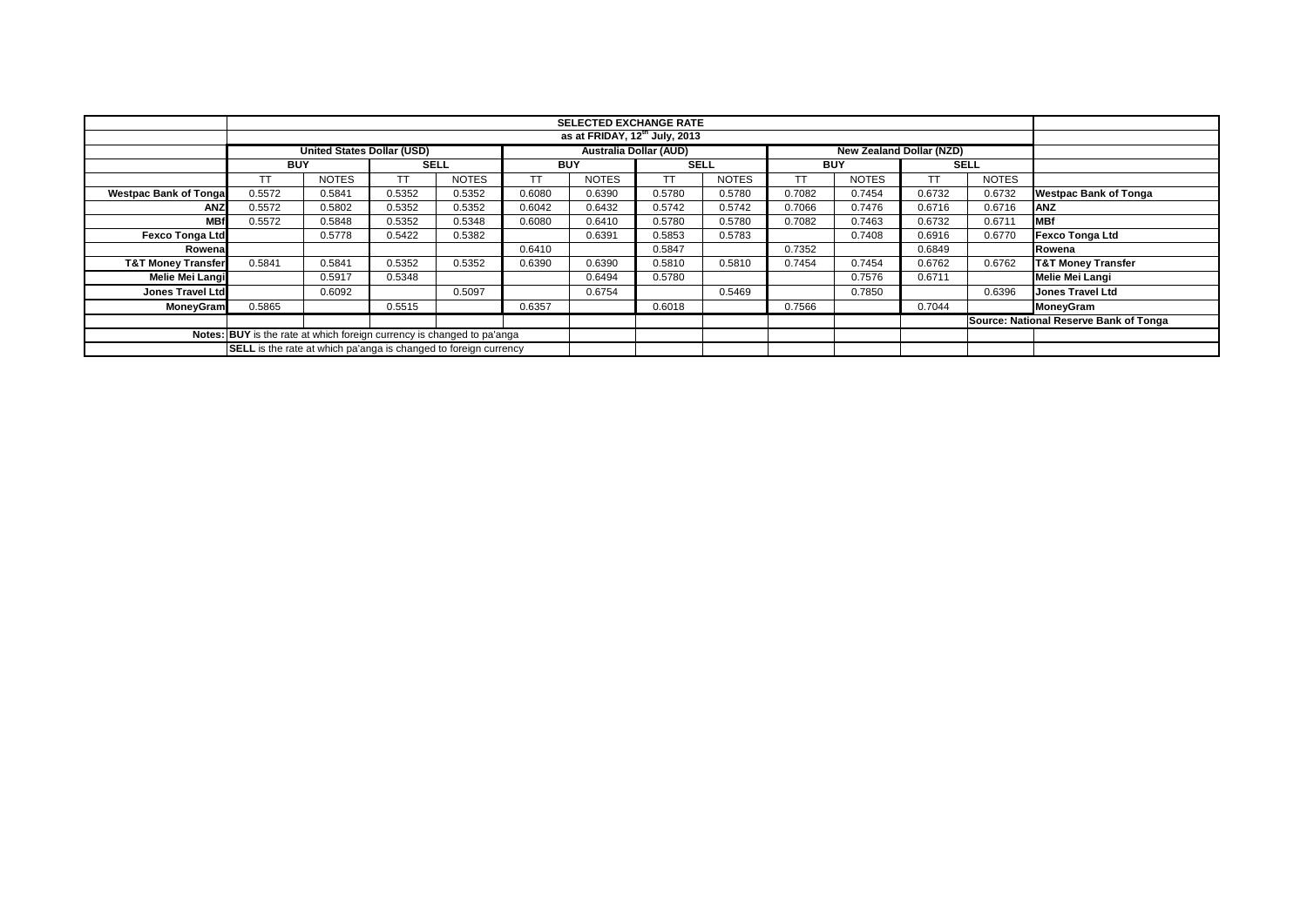|                                                                        |            |                                   |             |              |            | <b>SELECTED EXCHANGE RATE</b><br>as at FRIDAY, $19^{\text{th}}$ July, 2013 |             |              |            |              |           |              |                                        |
|------------------------------------------------------------------------|------------|-----------------------------------|-------------|--------------|------------|----------------------------------------------------------------------------|-------------|--------------|------------|--------------|-----------|--------------|----------------------------------------|
|                                                                        |            |                                   |             |              |            |                                                                            |             |              |            |              |           |              |                                        |
|                                                                        |            | <b>United States Dollar (USD)</b> |             |              |            | <b>Australia Dollar (AUD)</b><br><b>New Zealand Dollar (NZD)</b>           |             |              |            |              |           |              |                                        |
|                                                                        | <b>BUY</b> |                                   | <b>SELL</b> |              | <b>BUY</b> |                                                                            | <b>SELL</b> |              | <b>BUY</b> |              |           | <b>SELL</b>  |                                        |
|                                                                        | TT         | <b>NOTES</b>                      | TТ          | <b>NOTES</b> | TT         | <b>NOTES</b>                                                               | <b>TT</b>   | <b>NOTES</b> | TТ         | <b>NOTES</b> | <b>TT</b> | <b>NOTES</b> |                                        |
| <b>Westpac Bank of Tonga</b>                                           | 0.5584     | 0.5853                            | 0.5364      | 0.5364       | 0.6104     | 0.6414                                                                     | 0.5804      | 0.5804       | 0.7048     | 0.7420       | 0.6698    | 0.6698       | <b>Westpac Bank of Tonga</b>           |
| ANZ                                                                    | 0.5584     | 0.5814                            | 0.5364      | 0.5364       | 0.6055     | 0.6445                                                                     | 0.5755      | 0.5755       | 0.7018     | 0.7428       | 0.6668    | 0.6668       | <b>ANZ</b>                             |
| <b>MBf</b>                                                             | 0.5584     | 0.5848                            | 0.5364      | 0.5376       | 0.6104     | 0.6410                                                                     | 0.5804      | 0.5814       | 0.7048     | 0.7407       | 0.6698    | 0.6711       | <b>MBf</b>                             |
| <b>Fexco Tonga Ltd</b>                                                 |            | 0.5790                            | 0.5446      | 0.5393       |            | 0.6405                                                                     | 0.5898      | 0.5795       |            | 0.7358       | 0.6909    | 0.6724       | <b>Fexco Tonga Ltd</b>                 |
| Rowena                                                                 |            |                                   |             |              | 0.6410     |                                                                            | 0.5882      |              | 0.7352     |              | 0.6802    |              | Rowena                                 |
| <b>T&amp;T Money Transfer</b>                                          |            | 0.5883                            |             | 0.5394       | 0.6135     | 0.6444                                                                     | 0.5834      | 0.5834       | 0.7407     | 0.7450       | 0.6765    | 0.6765       | <b>T&amp;T Money Transfer</b>          |
| Melie Mei Langi                                                        |            | 0.5917                            | 0.5376      |              |            | 0.6494                                                                     | 0.5814      |              |            | 0.7519       | 0.6711    |              | <b>Melie Mei Langi</b>                 |
| <b>Jones Travel Ltd</b>                                                |            | 0.6105                            |             | 0.5109       |            | 0.6767                                                                     |             | 0.5481       |            | 0.7799       |           | 0.6350       | <b>Jones Travel Ltd</b>                |
| MoneyGram                                                              | 0.5832     |                                   | 0.5484      |              | 0.6350     |                                                                            | 0.6011      |              | 0.7495     |              | 0.6977    |              | MoneyGram                              |
|                                                                        |            |                                   |             |              |            |                                                                            |             |              |            |              |           |              | Source: National Reserve Bank of Tonga |
| Notes: BUY is the rate at which foreign currency is changed to pa'anga |            |                                   |             |              |            |                                                                            |             |              |            |              |           |              |                                        |
| SELL is the rate at which pa'anga is changed to foreign currency       |            |                                   |             |              |            |                                                                            |             |              |            |              |           |              |                                        |